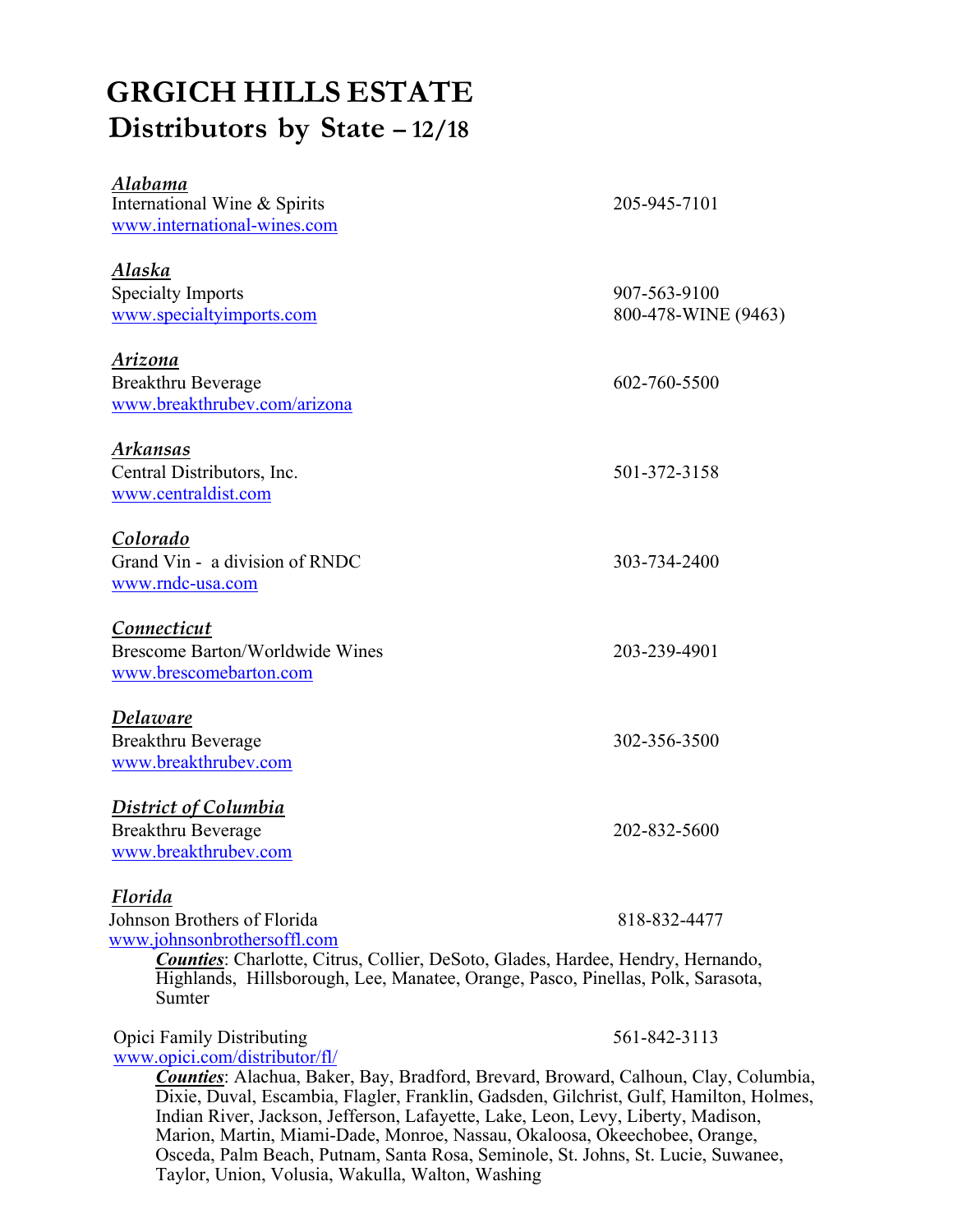| Georgia                                                                                                                                                               |                                             |
|-----------------------------------------------------------------------------------------------------------------------------------------------------------------------|---------------------------------------------|
| National Distributing Company<br>Atlanta<br>Savannah<br>Albany<br>www.ndcweb.com                                                                                      | 404-696-9440<br>912-233-2201<br>229-883-615 |
| Hawaii<br>Chambers & Chambers<br>www.chamberswines.com                                                                                                                | 808-832-4900                                |
| <b>Idaho</b><br>Idaho Wine Merchant<br>www.idwinemerchant.com                                                                                                         | 208-345-7510                                |
| <b>TEC Distributing East</b><br>http://tecdistributing.com                                                                                                            | 208-524-0711                                |
| TEC Distributing West (Twin Falls)<br>http://tecdistributing.com                                                                                                      | 208-733-3535                                |
| S & C Importers                                                                                                                                                       | 208-726-4316                                |
| <i>Illinois</i><br>H <sub>2</sub> Vino<br>http://wwwdave877.wixsite.com/h2vino<br><b>Counties:</b> (Chicago) Cook, Dupage, Grundy, Kane, Kendall, Lake, McHenry, Will | 312-533-4178                                |
| $\mathbf{M}$ 1.1 $\mathbf{C}$ 1.                                                                                                                                      | 300 FOO AFTE                                |

Marketplace Selections 309-589-0575 http://www.marketplaceselections.com

*Counties*: Peoria, Tazewell, Woodford, McLean, Livingston, Iroquois, Ford, Vermillion, Champaign, Edgar, Douglas, Dewitt, Macon, Piatt, Fulton, Moultrie, Kankakee, Massac, Monroe, Montgomery, Perry, Pope, Pulaski, Randolph, Richland, Saline, Shelby, St. Clair, Union, Wabash, Washington, Wayne, White, Williamson, Jo Daviess, Carroll, Stephenson, Winnebago, Boone, DeKalb, La Salle, Putnam, Bureau, Lee, Ogle, Whiteside, Rock Island, Henderson, Warren, Mercer, Stark, McDonough, Christian, Hancock, Sangamon, Logan, Mason, Menard, Morgan, Scott, Cass, Schuyler, Pike, Brown, Adams, Knox, Marshall, Henry, Edwards, Effingham, Fayette, Franklin, Gallatin, Greene, Hamilton, Hardin, Jackson, Jasper, Jefferson, Jersey, Johnson, Lawrence, Macoupin, Madison, Marion, Alexander, Bond, Calhoun, Clark, Clay, Clinton, Coles, Crawford, Cumberland

## *Indiana*

| Republic National Distributing Company | 317-636-6092 |
|----------------------------------------|--------------|
| www.rndc-usa.com                       | 800-562-7359 |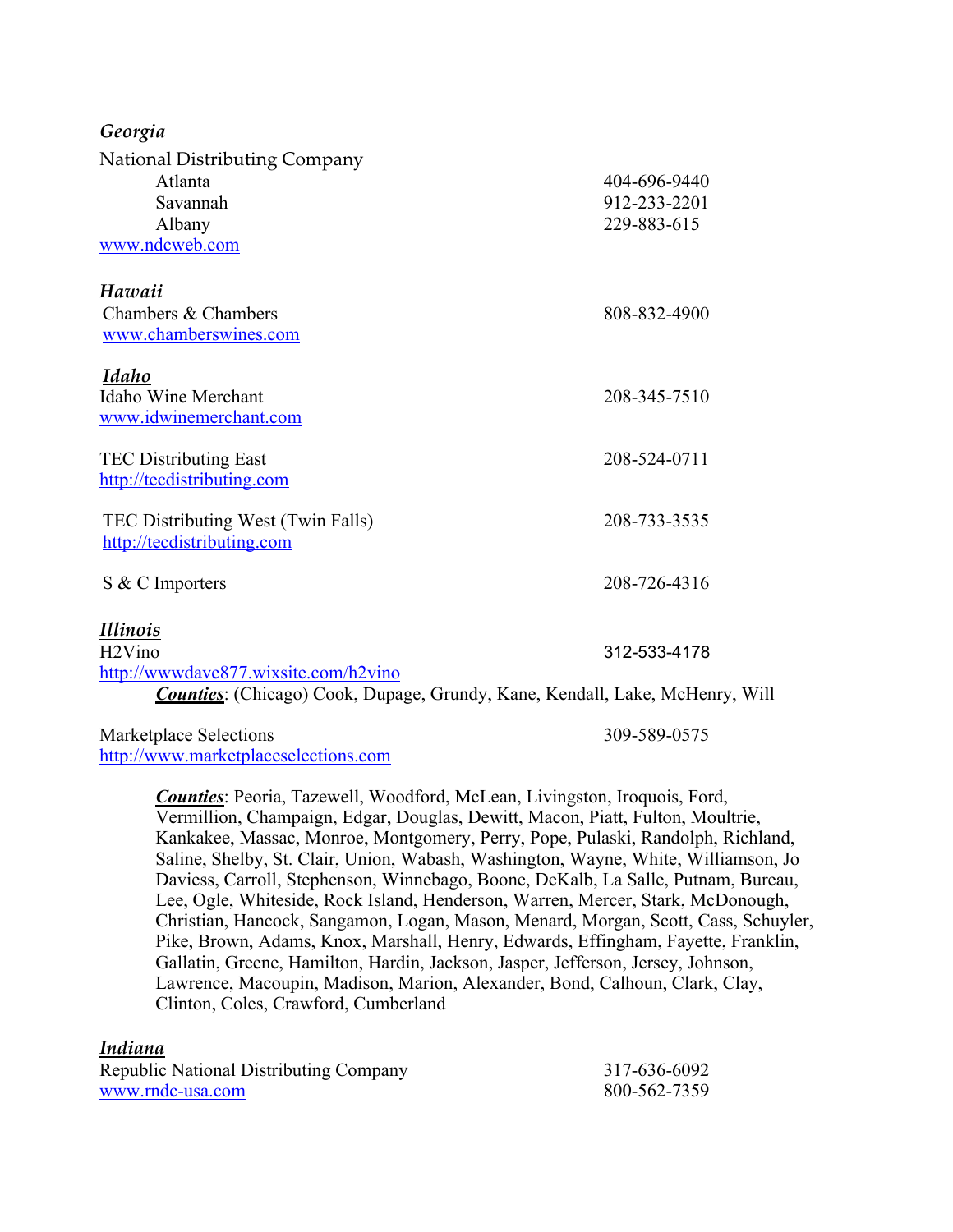| Iowa                             |              |
|----------------------------------|--------------|
| Johnson Brothers of Iowa         | 515-262-1199 |
| www.johnsonbrothers.com          |              |
| <b>Kansas</b>                    |              |
| <b>Standard Beverage</b>         | 316-838-7707 |
| www.standardbeverage.com         |              |
| <u>Kentucky</u>                  |              |
| Southern Glazer's Wine & Spirits | 502-254-860  |
| www.southernwine.com             |              |
| Louisiana                        |              |
| <b>Wines Unlimited</b>           | 504-897-0191 |
| www.winesunlimited.com           |              |
|                                  |              |
| Glazer's Distributing            | 318-861-4491 |
| www.glazers.com                  |              |
| Maine                            |              |
| Pine State Beverage Co.          | 800-873-3825 |
| www.pinestatetrading.com         |              |
| <u>Maryland</u>                  |              |
| Breakthru Beverage               | 410-439-5000 |
| www.breakthrubev.com             |              |
| <b>Massachusetts</b>             |              |
| <b>Classic Wine Imports</b>      | 800-862-4585 |
| www.classicwineimports.com       |              |
| <u>Michigan</u>                  |              |
| Great Lakes Wine & Spirits       | 313-453-2200 |
| www.glwas.com                    |              |
|                                  |              |
| Minnesota                        |              |
| Johnson Brothers                 | 651-649-5800 |
| www.johnsonbrothers.com          |              |
| Mississippi                      |              |
| Alcohol Beverage Control         | 601-856-1301 |
| www.dor.ms.gov/abc/main.html     |              |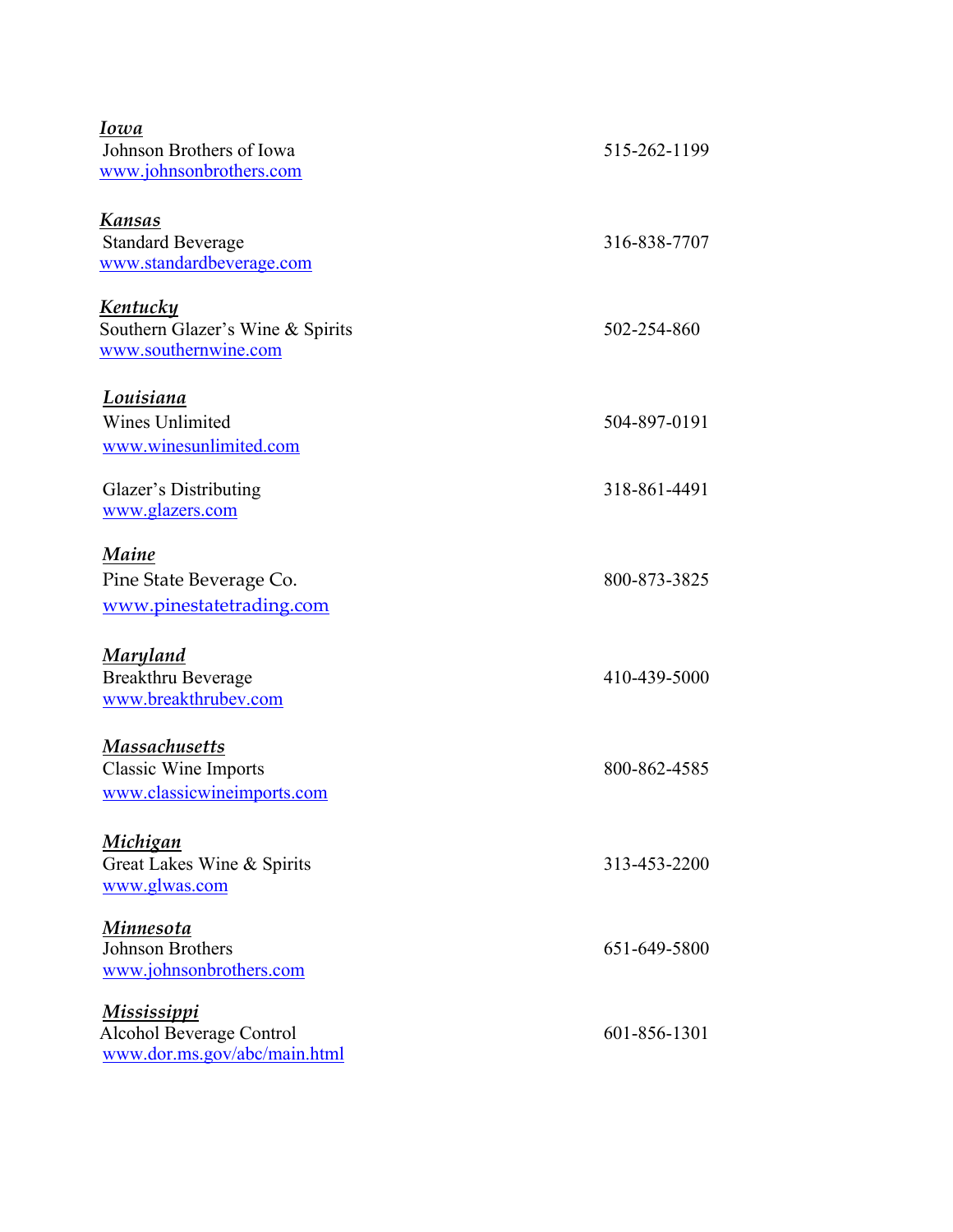| Missouri                               |              |
|----------------------------------------|--------------|
| Southern Glazer's Wine & Spirits       |              |
| Columbia                               | 573-474-6153 |
| Kansas City                            | 816-231-1188 |
| St. Charles                            | 636-925-8800 |
| Scott City                             | 573-335-8230 |
| Springfield                            | 417-869-5512 |
| www.glazers.com                        |              |
|                                        |              |
| Montana                                |              |
| <b>Gusto Distributing</b>              | 406-727-2618 |
| Fun Beverage                           | 406-752-1455 |
| www.funbeverage.com                    |              |
| Bronken's Good Time Distributing       | 406-586-2011 |
| Summit Beverage                        | 406-541-3900 |
| www.summitbeverage.com                 |              |
| Nebraska                               |              |
| Southern Glazer's Wine and Spirit      | 402-339-2300 |
| www.southernwine.com                   |              |
|                                        |              |
| Nevada                                 |              |
| Southern Glazer's Wine and Spirits     |              |
| Las Vegas                              | 702-876-4500 |
| Order desk                             | 702-253-3222 |
| <b>Sparks</b>                          | 775-355-4500 |
| www.southernwine.com                   |              |
|                                        |              |
| <b>New Hampshire</b>                   |              |
| Martignetti Companies of New Hampshire | 603-669-5884 |
| www.nhwines.com                        |              |
| <u>New Jersey</u>                      |              |
| <b>Allied Beverage</b>                 | 201-842-6200 |
| www.alliedbeverage.com                 | 800-313-6767 |
| <b>New Mexico</b>                      |              |
| <b>Bacchus Wine Patrol</b>             | 505-247-4186 |
| Bacchus Wine Patrol, Santa Fe          | 505-992-1400 |
| www.southernwine.com                   |              |
|                                        |              |
| <b>New York</b>                        |              |
| <b>Wilson Daniels Wholesale</b>        | 844-WDW-WINE |
| www.wilsondanielswholesale.com         | 844-939-9463 |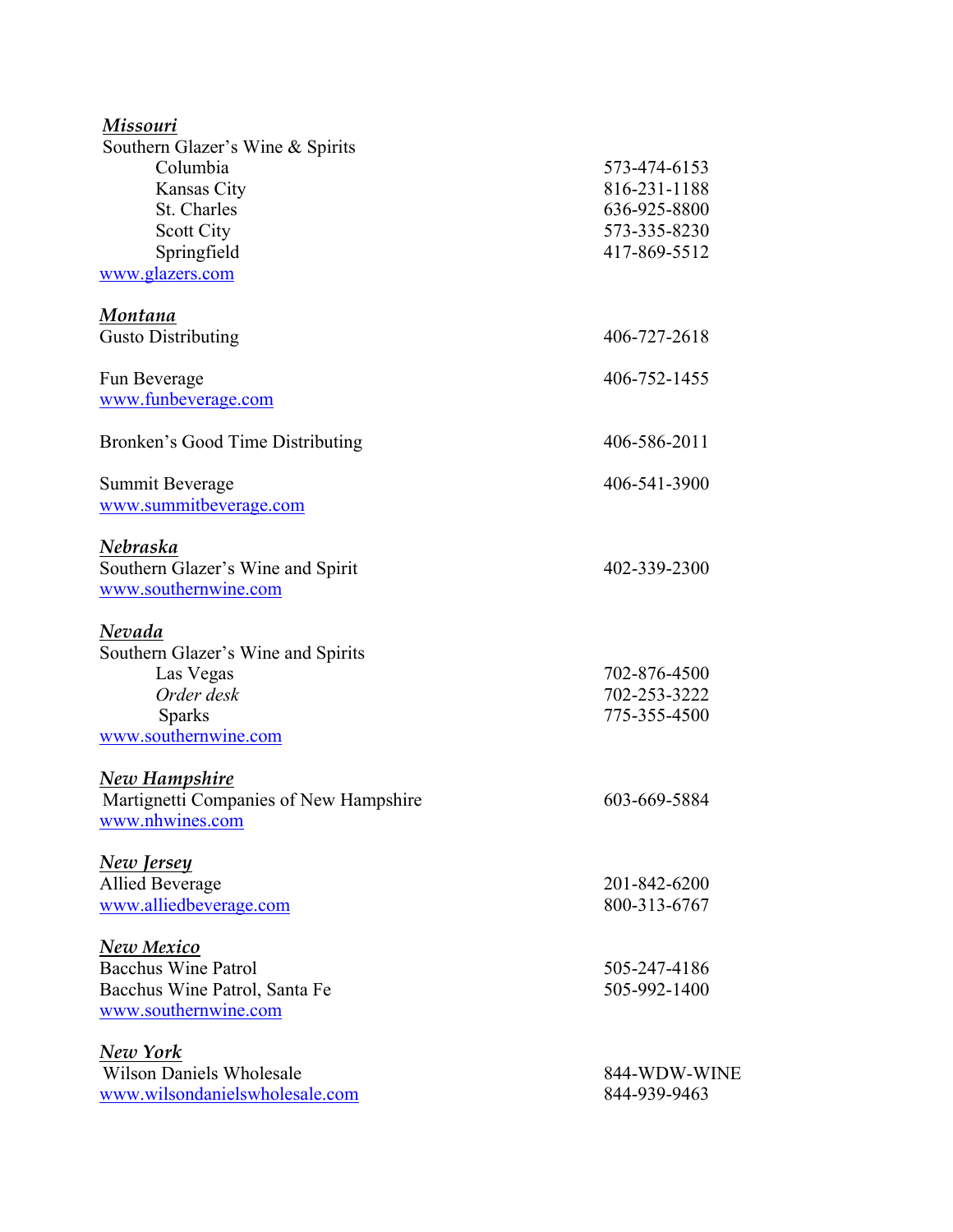| <b>North Carolina</b>                           |              |
|-------------------------------------------------|--------------|
| American Beverage                               | 336-852-2500 |
| http://www.apbev.com/                           | 919-424-4200 |
|                                                 |              |
| <b>Empire Distributing</b>                      |              |
| Raleigh                                         | 704-588-9463 |
| Charlotte                                       | 800-264-2965 |
| www.empiredist.com                              |              |
|                                                 |              |
| North Dakota                                    |              |
| Northwest Beverage                              | 701-282-4660 |
| www.johnsonbrothers.com                         |              |
| Ohio                                            |              |
|                                                 | 513-421-5000 |
| Heidelberg Distributing (Cincinnati)            |              |
| www.heidelbergdistributing.com                  |              |
| Vintage Wine & Spirits (Columbus and Cleveland) | 440-248-1750 |
| www.vintwine.com                                |              |
|                                                 |              |
| <b>Oklahoma</b>                                 |              |
| Southern Glazer's Wine and Spirits              | 918-664-3347 |
| www.glazers.com                                 |              |
|                                                 |              |
| <u>Oregon</u>                                   |              |
| <b>Grape Expectations</b>                       | 503-233-1808 |
|                                                 |              |
| <u>Pennsylvania</u>                             |              |
| Southern Glazer's Wine and Spirits              | 610-265-6800 |
| www.southernwine.com                            |              |
| <u>Rhode Island</u>                             |              |
| Horizon Beverage                                | 401-392-3580 |
| www.copley-fradin.com                           |              |
|                                                 |              |
| South Carolina                                  |              |
| Republic National Distributing Company          | 803-739-0188 |
| www.rndc-usa.com                                |              |
|                                                 |              |
| <b>South Dakota</b>                             |              |
| Republic National Distributing Company          | 605-336-3320 |
| www.rndc-usa.com                                |              |
|                                                 |              |
| <b>Tennessee</b>                                |              |
| Southern Glazer's of Tennessee                  | 901-363-5555 |
| www.southernwine.com                            |              |
| Lipman Brothers                                 | 615-224-2230 |
| www.lipmanbrothers.com                          |              |
|                                                 |              |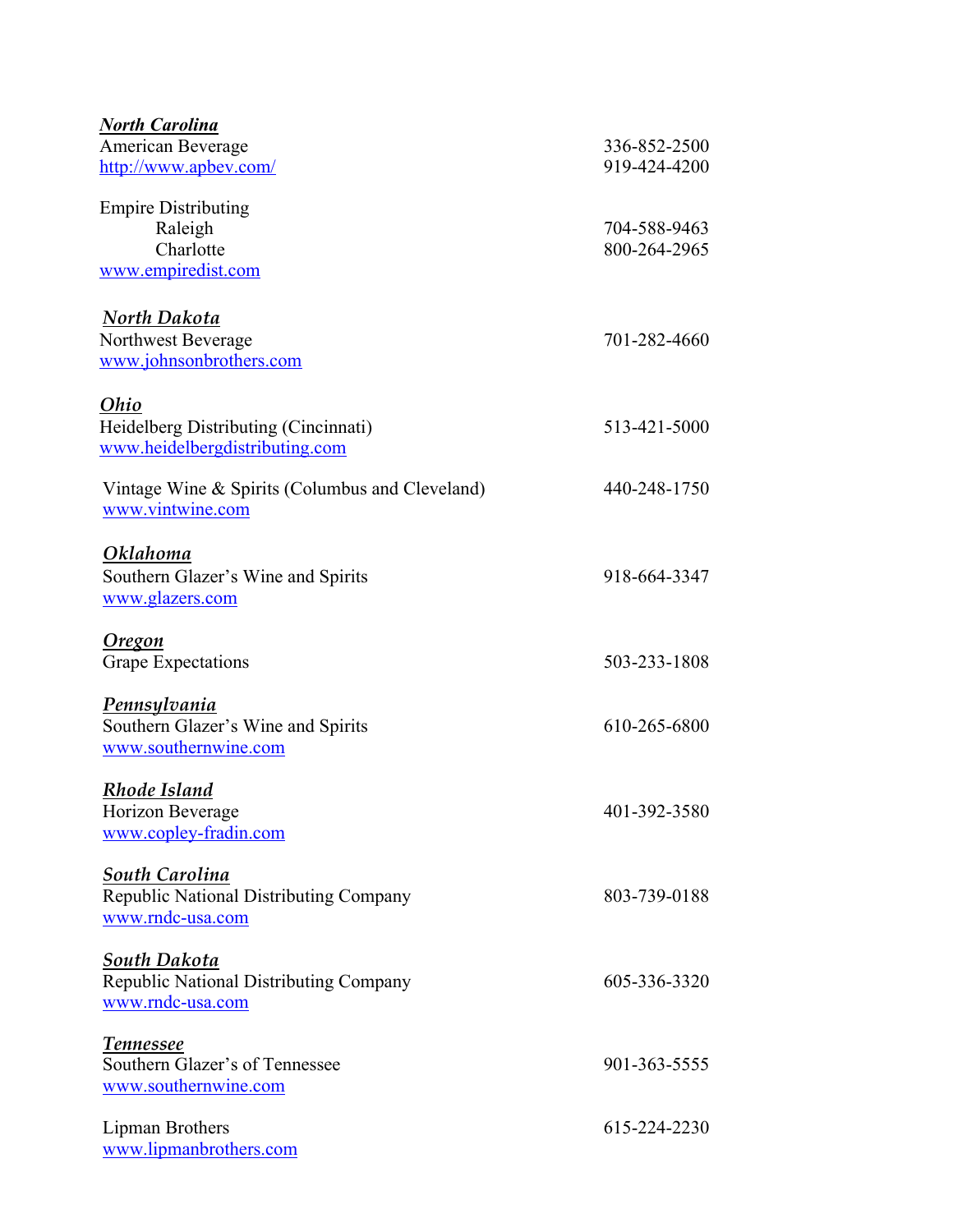| Knoxville Beverage<br>www.knoxvillebeverage.com                                                     | 865-637-9411                                 |
|-----------------------------------------------------------------------------------------------------|----------------------------------------------|
| Empire Distributing Co.<br>www.empiredist.com                                                       | 865-602-2233                                 |
| <u>Texas</u><br><b>Ambiente Wine</b><br>http://www.ambientewine.com/<br>Austin<br>Dallas<br>Houston | 512-835-2299<br>972-910-9380<br>713-790-7880 |
| Utah<br>Utah Liquor Control Board<br>http://abc.utah.gov/                                           | 801-977-6800                                 |
| Young's Market of Utah                                                                              | 801-886-0096                                 |
| <b>Vermont</b><br>Calmont Beverage Co., Inc.                                                        | 802-223-3281                                 |
| <u>Virginia</u><br>Select Wines, Inc. (north)<br>http://www.selectwinesinc.com/                     | 703-631-8100                                 |
| Breakthru Beverage (south)                                                                          | 757-424-6300                                 |
| <b>Washington</b><br><b>Grape Expectations</b>                                                      | 206-763-4632                                 |
| <u>West Virginia</u><br>The Country Vintner<br>http://www.countryvintner.com/                       | 304-645-5522                                 |
| Wisconsin<br>Breakthru Beverage<br>http://www.breakthrubev.com/                                     | 262-821-0600                                 |
| <b>Wyoming</b><br><b>Wyoming Liquor Commission</b><br>http://eliquor.wyoming.gov/                   | 2017-777-7231                                |
| Young's Market Co. of Wyoming                                                                       | 307-413-6068                                 |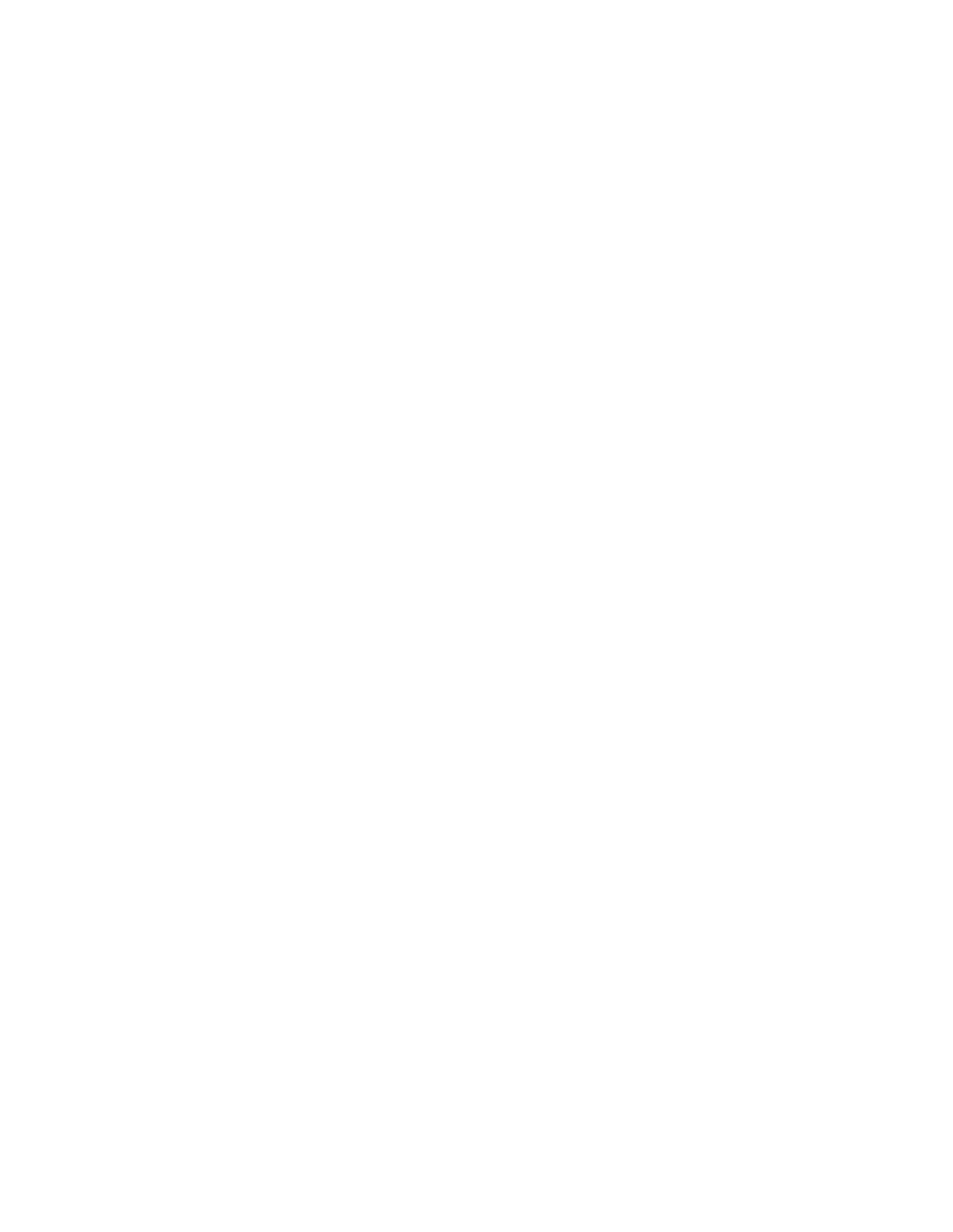

## EXPORT DISTRIBUTORS

| Australia                                                         |                     |
|-------------------------------------------------------------------|---------------------|
| West Coast Wine Cellars                                           | $+61(8)$ 9446 3565  |
| https://www.facebook.com/West-Coast-Wine-Cellars-550068908489216/ |                     |
| <b>Bahamas</b>                                                    |                     |
| <b>Bristol Wine Group</b>                                         | $+1(242)601-9333$   |
| http://www.bristol.bs                                             |                     |
|                                                                   |                     |
| <b>Bahamas</b>                                                    |                     |
| Graycliff Inn                                                     | $+1(242)302-9150$   |
| http://www.graycliff.com/                                         |                     |
| Belgium/Netherlands/Luxembourg                                    |                     |
| MaQuinze                                                          | $+32475623434$      |
| http://www.maquinze.be/                                           |                     |
| <b>Bermuda</b>                                                    |                     |
| Gosling's LTD                                                     | $+1$ (441) 295-1123 |
| http://www.goslingsrum.com/                                       |                     |
|                                                                   |                     |
| <b>British Virgin Islands</b>                                     |                     |
| <b>Global Wine Advisors</b>                                       | $+1$ (207) 350 6229 |
| https://www.gwa-bvi.com/                                          |                     |
| <b>Canada (New Brunswick)</b>                                     |                     |
| New Brunswick Liquor Corporation                                  | $+1(506)$ 452-6826  |
| http://www.nbliquor.com/                                          |                     |
|                                                                   |                     |
| <b>Canada (Nova Scotia)</b>                                       |                     |
| <b>Innovative Beverages</b>                                       | $+1(902)$ 580-5673  |
| http://innovativebeverages.ca/                                    |                     |
| <b>Canada (Ontario)</b>                                           |                     |
| Rogers and Company                                                | $+1$ (866) 202-9579 |
| http://rogcowines.com/                                            |                     |
| Canada (Quebec)                                                   |                     |
| Trialto Wine Group Ltd                                            | $+1$ (514) 989-9657 |
| http://trialto.com/bc/en/                                         |                     |
| Canada (British Columbia and Alberta)                             |                     |
| Vintage Corks                                                     | $+1(604)$ 725-6775  |
| http://www.vintagecorks.com/Vintage Corks/Home.html               |                     |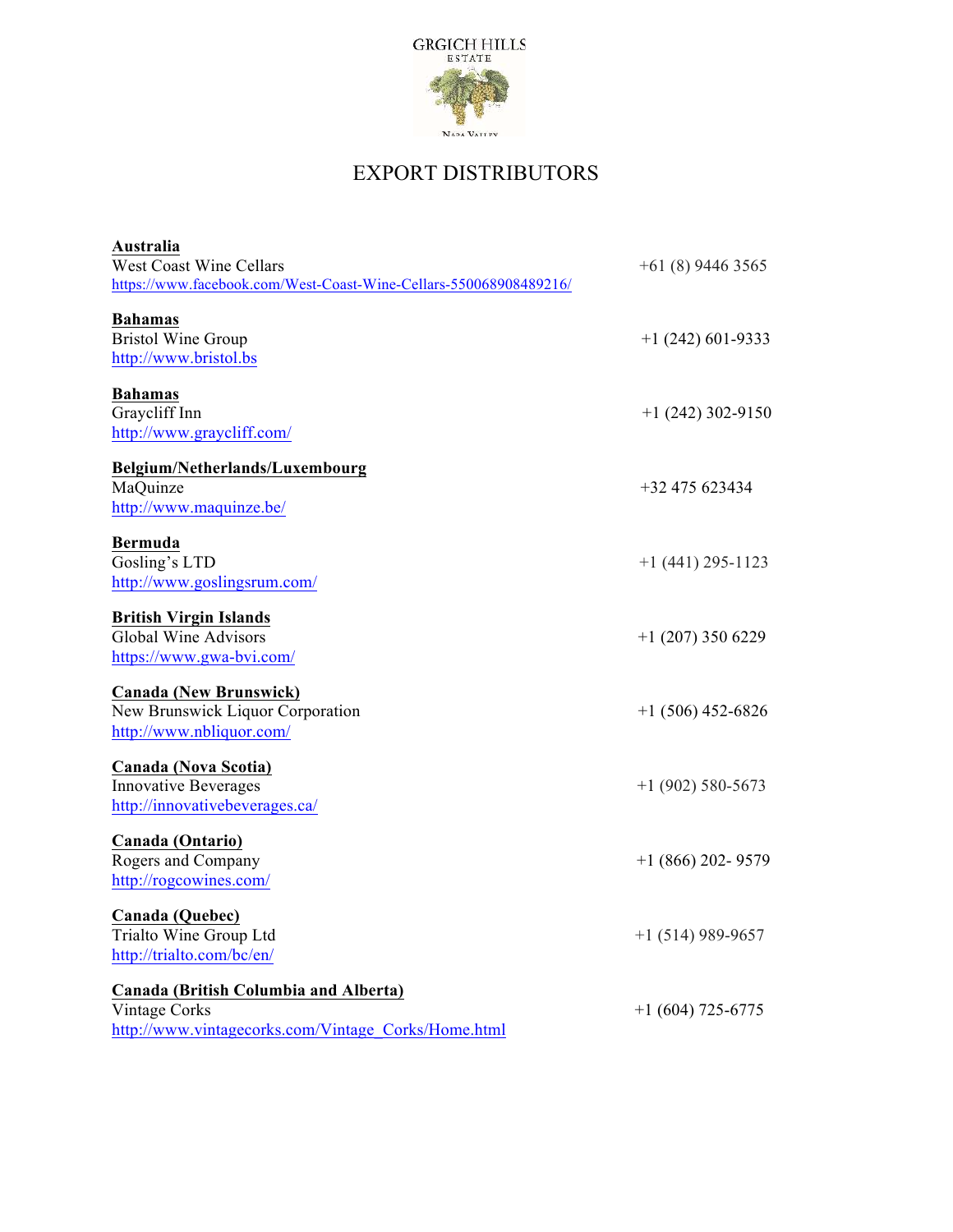

| Cayman Islands<br>Jacques Scott<br>https://jacquesscottonline.com/                                                                   | $+1$ (345) 949-0277                        |
|--------------------------------------------------------------------------------------------------------------------------------------|--------------------------------------------|
| China<br><b>Evolution Time International</b><br>http://www.hktdc.com/en-buyer/                                                       | $+86(10)$ 13501176673                      |
| Costa Rica<br>Hablas Bebidas<br>https://www.facebook.com/hablabebidas                                                                | +506 2227 2222                             |
| Croatia<br>Grgic Vina<br>http://www.grgic-vina.com                                                                                   | $+38520748090$                             |
| <b>Cruises</b><br>Michael J. Devine<br>http://www.mjda.com/Home.html<br><b>Crystal Cruises</b><br>http://www.crystalcruises.com/     | $+1$ (310) 545-5300<br>$+1$ (888) 722-0021 |
| Denmark<br>California Wine ApS<br>http://www.californiawine.dk/en/                                                                   | $+4551710571$                              |
| <b>French West Indies</b><br>Les Grand Vins de France<br>http://french-wines-west-indies.grands-vins-de-france.eu/                   | +590 590 87 33 21                          |
| Germany<br>California Wines<br>http://www.californiawines-shop.de/                                                                   | $+490891493129$                            |
| <b>Hong Kong</b><br>Prime Cellar<br>http://www.primecellar.biz/<br>Ponti Wine Cellars<br>http://www.pontiwinecellars.com.hk/main.php | +852 3690 8630<br>+852 2739 7678           |
| Jamaica<br><b>Select Brands</b><br>http://www.selectbrandsja.com                                                                     | $+1876 - 758 - 3777$                       |
| Japan<br>WineInStyle<br>http://www.wineinstyle.co.jp/                                                                                | +81 3 5212 2271                            |
| Korea<br>Nara Cellar<br>http://www.naracellar.com/                                                                                   | $+82$ 2-405-4300                           |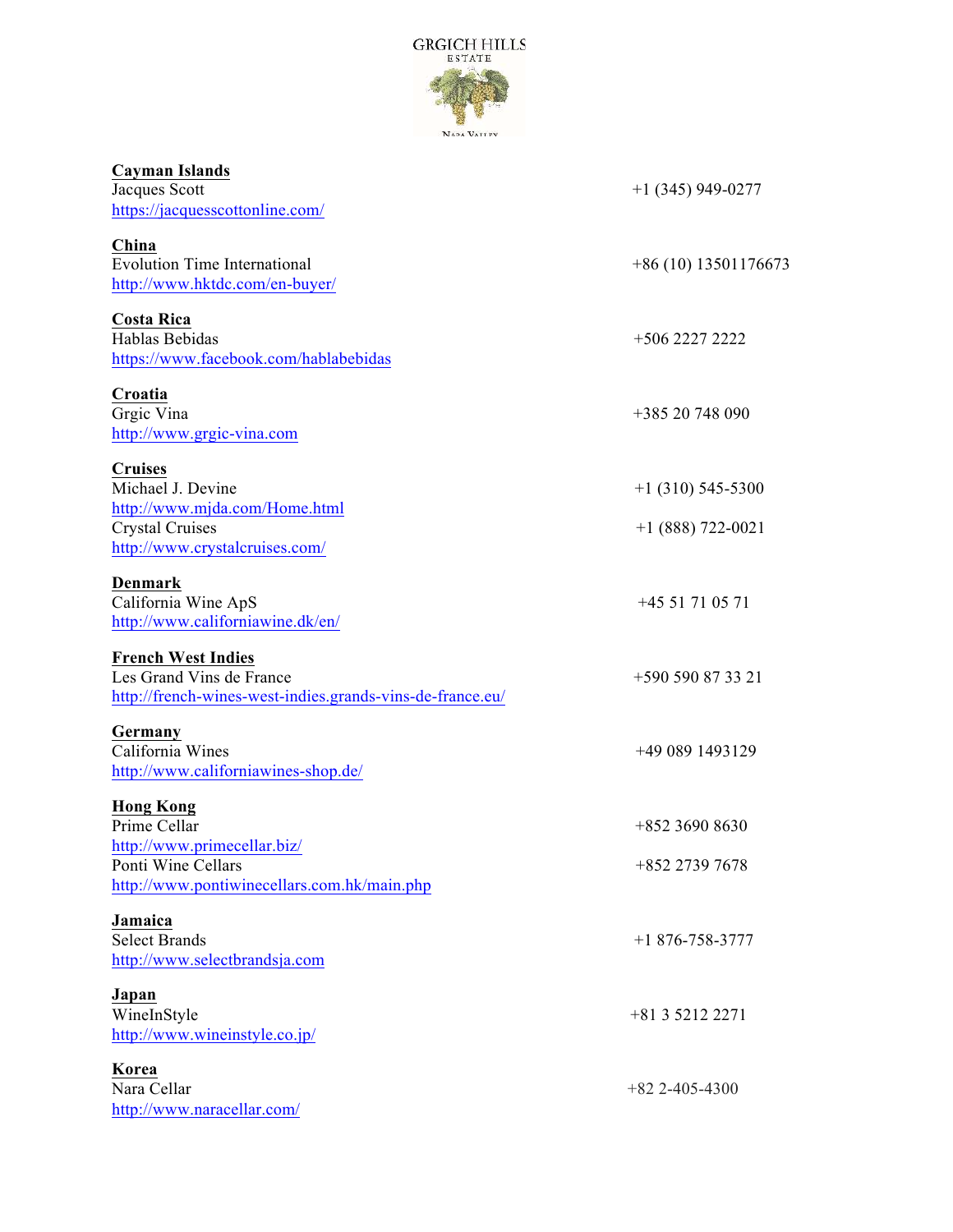

| Mexico<br>The Wine Company<br>http://www.thewineco.mx                                                | $+52 - 624 - 146 - 0441$ |
|------------------------------------------------------------------------------------------------------|--------------------------|
| <b>Norway</b><br>Symposium Wines<br>https://www.vingruppen.no/grossist/symposium-wines-as            | $+4791325220$            |
| <b>Philippines</b><br>Wine Club Worldwide<br>http://wineclub.com.ph/                                 | $+636328937784$          |
| <b>Puerto Rico</b><br>Plaza Cellars<br>http://www.plazacellars.com                                   | $+1$ 787-781-2070        |
| <b>Russia</b><br>Pivgorod<br>http://rusalkoimport.com/                                               | $+7$ 495-739-86-14       |
| <b>Singapore</b><br>Ponti Wine Cellars<br>https://www.pontiwinecellars.com.sg                        | $+65-6733-0369$          |
| <b>Sweden</b><br>C & E Gastro Imports<br>https://www.gastro-import.com/                              | $+46$ 42 29 60 00        |
| Switzerland<br>Putzi's Weinresidenz<br>https://www.weinresidenz.ch/                                  | $+41$ 061 843 04 04      |
| Tahiti<br>Pacific Beverage Co.<br>https://www.facebook.com/PBCTahiti/                                | +689 40 58 2723          |
| Taiwan<br>Prowine<br>https://www.facebook.com/prowinecompany/                                        | +886 2 2707 1709         |
| <b>Thailand</b><br>California Pacific Wines<br>http://www.ca-wine.com/                               | $+6626823838$            |
| <b>Turks and Caicos</b><br>Discount Liquors & The Wine Cellar<br>http://winecellar.tc/               | $+16499464536$           |
| <b>United Arab Emirates</b><br>Maritime and Mercantile/Emirates Airlines<br>http://www.mmidubai.com/ | $+97143040400$           |